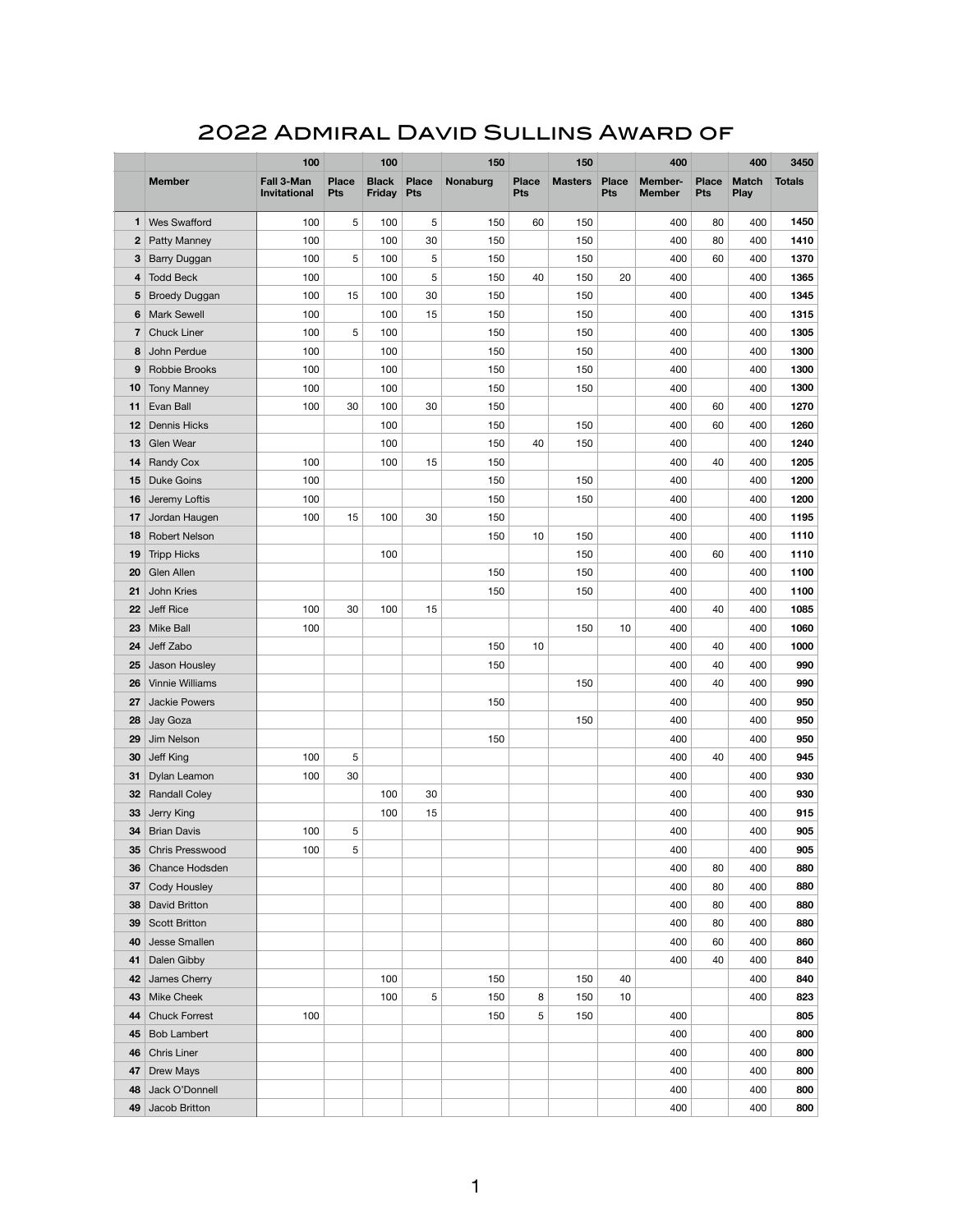|     |                        | 100                               |                     | 100                               |              | 150             |                     | 150            |                     | 400                             |                            | 400                  | 3450          |
|-----|------------------------|-----------------------------------|---------------------|-----------------------------------|--------------|-----------------|---------------------|----------------|---------------------|---------------------------------|----------------------------|----------------------|---------------|
|     | <b>Member</b>          | Fall 3-Man<br><b>Invitational</b> | <b>Place</b><br>Pts | <b>Black</b><br><b>Friday Pts</b> | <b>Place</b> | <b>Nonaburg</b> | <b>Place</b><br>Pts | <b>Masters</b> | <b>Place</b><br>Pts | <b>Member-</b><br><b>Member</b> | <b>Place</b><br><b>Pts</b> | <b>Match</b><br>Play | <b>Totals</b> |
| 50  | Joe Britton            |                                   |                     |                                   |              |                 |                     |                |                     | 400                             |                            | 400                  | 800           |
| 51  | <b>Ted Heater</b>      |                                   |                     |                                   |              |                 |                     |                |                     | 400                             |                            | 400                  | 800           |
| 52  | Alan Holloway          | 100                               |                     | 100                               | 30           | 150             |                     |                |                     |                                 |                            | 400                  | 780           |
| 53  | Cal Cantrell           |                                   |                     |                                   |              | 150             |                     | 150            | 10                  | 400                             |                            |                      | 710           |
| 54  | Wayne White            |                                   |                     |                                   |              | 150             |                     | 150            |                     | 400                             |                            |                      | 700           |
| 55  | Will Thompson          |                                   |                     |                                   |              | 150             |                     | 150            |                     |                                 |                            | 400                  | 700           |
| 56  | Robbie Lambert         | 100                               | 15                  |                                   |              | 150             | 20                  |                |                     | 400                             |                            |                      | 685           |
| 57  | Scott Leamon           | 100                               | 30                  |                                   |              |                 |                     | 150            |                     | 400                             |                            |                      | 680           |
| 58  | Ed Clendenen           | 100                               |                     |                                   |              | 150             |                     |                |                     |                                 |                            | 400                  | 650           |
| 59  | <b>Tim Sewell</b>      | 100                               |                     | 100                               | 15           |                 |                     |                |                     | 400                             |                            |                      | 615           |
| 60  | <b>Gayle Petitt</b>    |                                   |                     |                                   |              | 150             |                     |                |                     | 400                             | 60                         |                      | 610           |
| 61  | Jesse Beard            |                                   |                     |                                   |              | 150             | 60                  |                |                     | 400                             |                            |                      | 610           |
| 62  | <b>Bob Harrison</b>    |                                   |                     |                                   |              | 150             |                     |                |                     | 400                             |                            |                      | 550           |
| 63  | Joe Anderson           |                                   |                     |                                   |              | 150             |                     |                |                     | 400                             |                            |                      | 550           |
| 64  | Joni Petitt            |                                   |                     |                                   |              | 150             |                     |                |                     | 400                             |                            |                      | 550           |
| 65  | Kelly Beard            |                                   |                     |                                   |              | 150             |                     |                |                     | 400                             |                            |                      | 550           |
| 66  | <b>Scotty Vestal</b>   |                                   |                     |                                   |              | 150             |                     |                |                     | 400                             |                            |                      | 550           |
| 67  | Kevin Reynolds         | 100                               | 30                  |                                   |              |                 |                     |                |                     | 400                             |                            |                      | 530           |
| 68  | Adam Ingram            | 100                               | 15                  |                                   |              |                 |                     |                |                     |                                 |                            | 400                  | 515           |
| 69  | <b>Brett Comerford</b> | 100                               |                     |                                   |              |                 |                     |                |                     |                                 |                            | 400                  | 500           |
| 70  | <b>Harry Loftis</b>    | 100                               |                     |                                   |              |                 |                     |                |                     | 400                             |                            |                      | 500           |
| 71  | <b>Todd Ferguson</b>   | 100                               |                     |                                   |              |                 |                     |                |                     | 400                             |                            |                      | 500           |
| 72  | Connie Ocepek          |                                   |                     |                                   |              |                 |                     |                |                     | 400                             | 80                         |                      | 480           |
| 73  | David McMahan          |                                   |                     |                                   |              |                 |                     |                |                     | 400                             | 80                         |                      | 480           |
| 74  | Kevin Shelton          |                                   |                     |                                   |              |                 |                     |                |                     | 400                             | 80                         |                      | 480           |
| 75  | Jimmy Carver           |                                   |                     |                                   |              |                 |                     |                |                     | 400                             | 60                         |                      | 460           |
| 76  | Lyn Thompson           |                                   |                     |                                   |              |                 |                     |                |                     | 400                             | 60                         |                      | 460           |
| 77  | <b>Randy Mullins</b>   |                                   |                     |                                   |              |                 |                     |                |                     | 400                             | 60                         |                      | 460           |
| 78  | <b>Trevor Bibee</b>    |                                   |                     |                                   |              |                 |                     |                |                     | 400                             | 60                         |                      | 460           |
| 79  | <b>Trent Bibee</b>     |                                   |                     |                                   |              |                 |                     |                |                     | 400                             | 40                         |                      | 440           |
| 80  | Andy Edgemon           |                                   |                     |                                   |              |                 |                     |                |                     | 400                             |                            |                      | 400           |
| 81  | <b>Bill Cagle</b>      |                                   |                     |                                   |              |                 |                     |                |                     | 400                             |                            |                      | 400           |
| 82  | Dave Walden            |                                   |                     |                                   |              |                 |                     |                |                     | 400                             |                            |                      | 400           |
| 83  | Doc Denton             |                                   |                     |                                   |              |                 |                     |                |                     | 400                             |                            |                      | 400           |
| 84  | Fred McDonald          |                                   |                     |                                   |              |                 |                     |                |                     | 400                             |                            |                      | 400           |
| 85  | Gary Buchanan          |                                   |                     |                                   |              |                 |                     |                |                     | 400                             |                            |                      | 400           |
| 86  | Greg Broda             |                                   |                     |                                   |              |                 |                     |                |                     | 400                             |                            |                      | 400           |
| 87  | James Webb             |                                   |                     |                                   |              |                 |                     |                |                     | 400                             |                            |                      | 400           |
| 88  | Jamie Bain             |                                   |                     |                                   |              |                 |                     |                |                     | 400                             |                            |                      | 400           |
| 89  | Janson Case            |                                   |                     |                                   |              |                 |                     |                |                     | 400                             |                            |                      | 400           |
| 90  | Johnny Edmonson        |                                   |                     |                                   |              |                 |                     |                |                     | 400                             |                            |                      | 400           |
| 91  | Junior Gilliam         |                                   |                     |                                   |              |                 |                     |                |                     | 400                             |                            |                      | 400           |
| 92  | Mike Tanzi             |                                   |                     |                                   |              |                 |                     |                |                     | 400                             |                            |                      | 400           |
| 93  | Nolan Triplett         |                                   |                     |                                   |              |                 |                     |                |                     | 400                             |                            |                      | 400           |
| 94  | Parker White           |                                   |                     |                                   |              |                 |                     |                |                     | 400                             |                            |                      | 400           |
| 95  | Rhonda Leamon          |                                   |                     |                                   |              |                 |                     |                |                     | 400                             |                            |                      | 400           |
| 96  | Ronnie Weir            |                                   |                     |                                   |              |                 |                     |                |                     | 400                             |                            |                      | 400           |
| 97  | <b>Daniel Curtis</b>   |                                   |                     |                                   |              |                 |                     |                |                     |                                 |                            | 400                  | 400           |
| 98  | Jason Gibby            |                                   |                     |                                   |              |                 |                     |                |                     |                                 |                            | 400                  | 400           |
| 99  | Jay Johnson            |                                   |                     |                                   |              |                 |                     |                |                     |                                 |                            | 400                  | 400           |
| 100 | <b>Stephen Hailey</b>  |                                   |                     |                                   |              |                 |                     |                |                     |                                 |                            | 400                  | 400           |